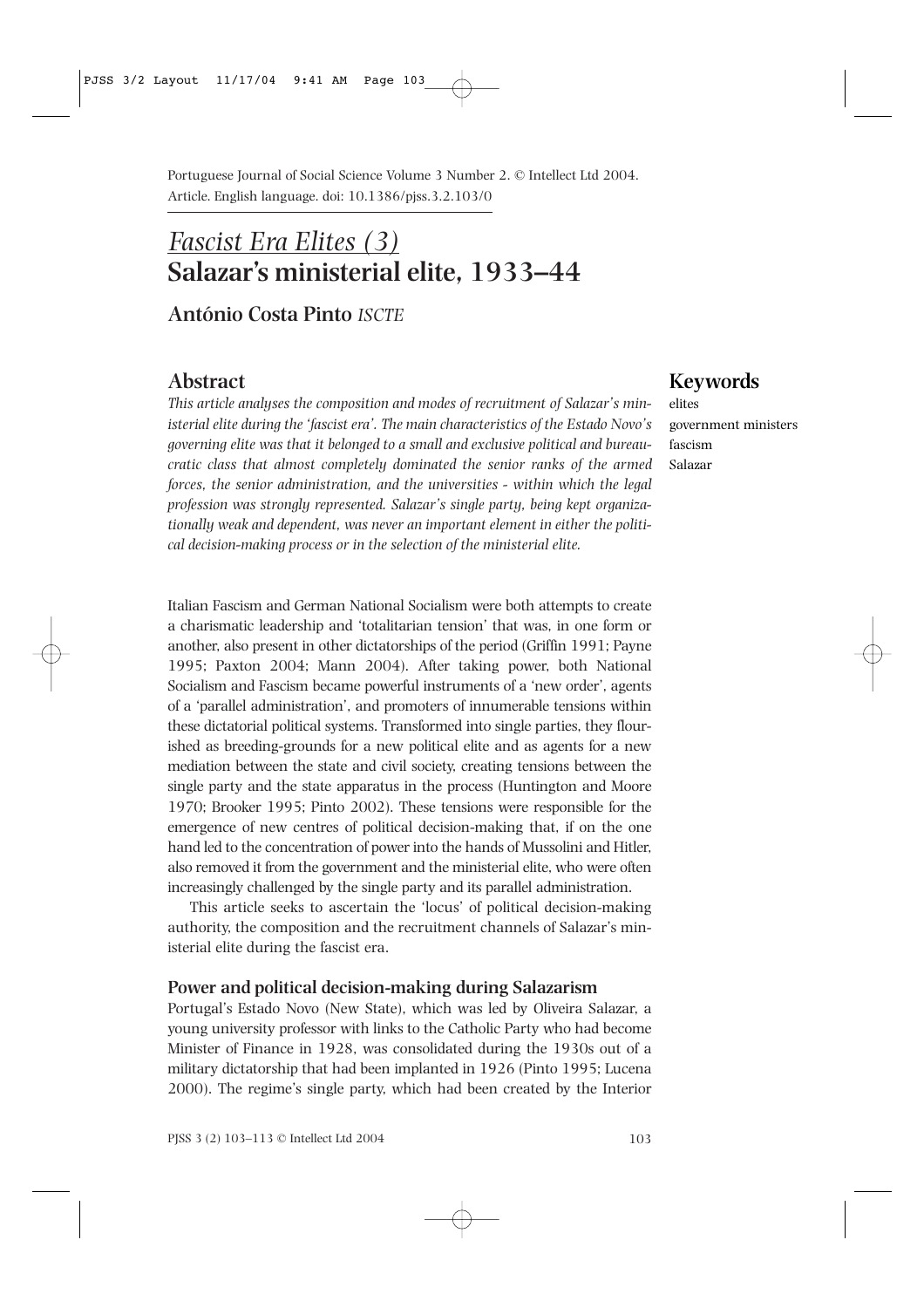1 The 'weak/strong' dictator typology is discussed by Mommsen (1991: 163–88).

Ministry, was weak and initially controlled by the administration over which Salazar's rule was complete (Cruz 1988). Benefiting from a new constitution - the product of a compromise between corporatism and liberalism that had been approved in popular plebiscite in 1933 - Salazar created the single party, the National Union (*União Nacional* (UN)), from above, ensuring that it remained weak and elitist from its very foundation in 1930. The UN was not given any predominant role over either the government or the administration, its position being simply that of a political control filter; as a tool for the selection of members for the chamber of deputies and of the local administration; and to provide some legitimacy in the 'non-competitive elections' that were regularly held (Schmitter 1999: 71–102).

Salazar could not be considered a charismatic leader in the strict Weberian sense. The confusion that exists between the personalization of power, or the emergence of a leadership cult as developed by the propaganda apparatus that is inherent to the majority of the twentieth-century dictatorships, and charisma, is large and has at times characterized analyses of Salazarism. However, Salazar was above all a master whose manipulation of a perverted rational-legal legitimacy meant that he had little need to seek recourse in a charismatic legitimacy that could rise above bureaucratic and governmental mediation between himself and the 'Nation'. Moreover, the military origins of his regime ensured that his position was linked to that of the President of the Republic, General Carmona, who had been formally legitimated in direct elections and who retained the authority to dismiss Salazar.

His extensive centralization of decision-making clearly justifies the use of the expression 'strong dictator' in any characterization of the power exercised by Salazar.<sup>1</sup> The structure of Portuguese society and its political and administrative systems were to help Salazar: a small country, a centralist administration, a top-heavy state apparatus and weak civil society, a very small qualified social and administrative elite, with extremely limited access to a highly elitist university system (Martins 1998: 105–12; Pinto and Almeida 2000). However, his traditional Catholicism and his juridical and financial education, associated with a style of state management that was very much his own, were decisive factors.

Cold and distant from his ministers and supporters and having cultivated a reduced circle of 'political advisors', Salazar stamped his own style on the management of government and politics. The main characteristic of this style was an almost obsessive concern for the minutiae of all areas of government. Whilst many of the other dictators concentrated areas of central importance to their own person - generally foreign policy, internal security and the armed forces - Salazar additionally retained control of the more 'technical' portfolios, at least during the period in question.

Some of these traits were affirmed from the very beginning, when Salazar took over the Ministry of Finance during the Military Dictatorship particularly with respect to matters relating to the budget and the state's finances. Once he had become Prime Minister in 1932, his attentive gaze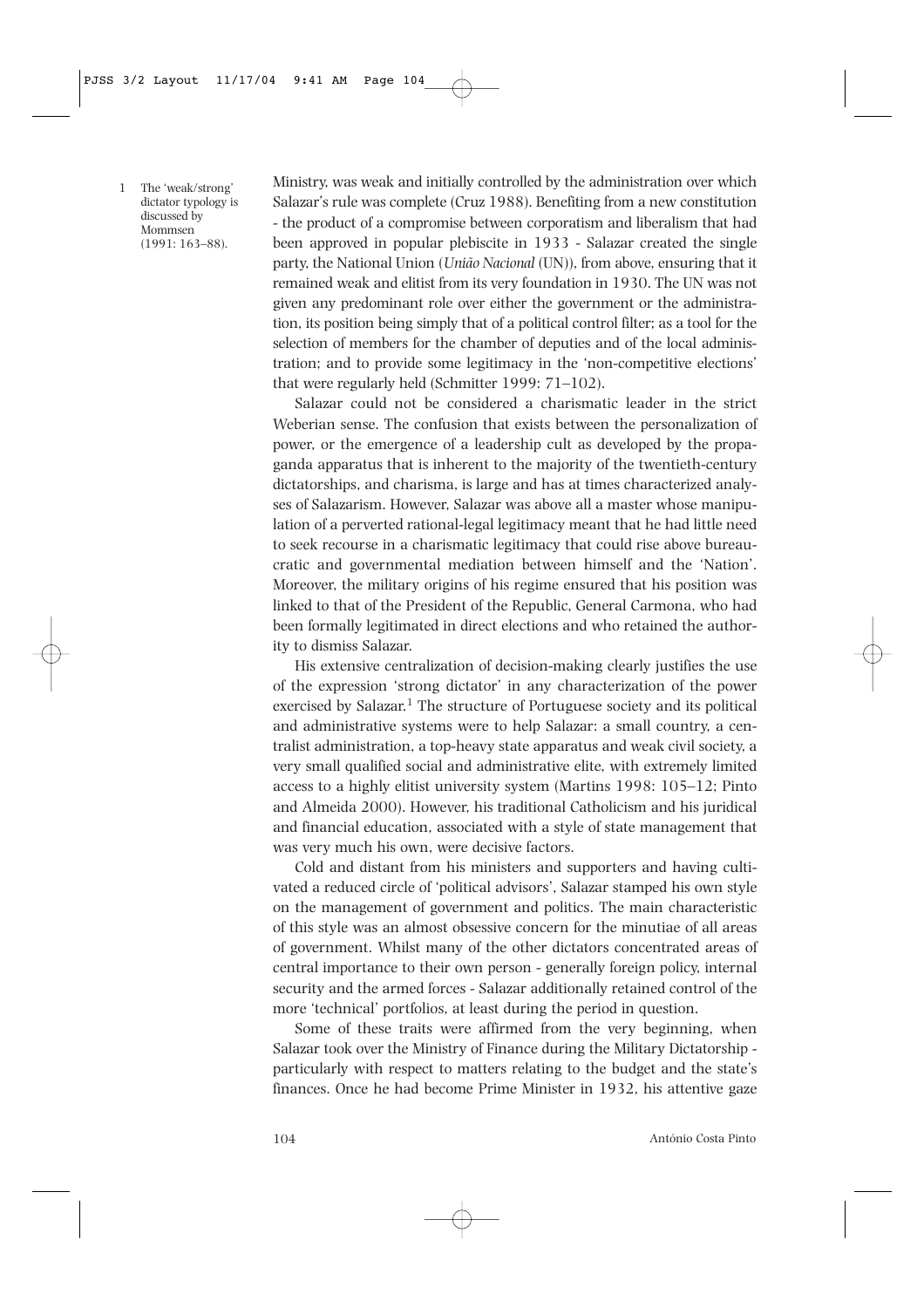extended into practically every piece of legislation, going far beyond those necessary for control that were common within other dictatorships. Despite surrounding himself with competent ministers, Salazar refused to allow them anything but the smallest margin for autonomous decision-making. On the other hand, the amount of information to which he had access was impressive, extending far below that appropriate to the ministerial level.

The history of relations between Salazar and his ministers during the period in question is one of the concentration of decision-making power in the person of the dictator and of the reduction of the independence of both the ministers and of the President of the Republic. One of the first symptoms of this process was the rapid elimination of collegiality within the Council of Ministers, and a drastic reduction in the number of meetings of this body, particularly from 1933 onwards.

The main characteristic of the concentration of power into his person is reflected in Salazar's formal accumulation of the most important ministerial portfolios, or at least the accumulation of those portfolios that Salazar himself considered most important. Salazar was Minister of Finance from 1928 to 1940, to which he accumulated the Ministry of Foreign Affairs from 1936 to 1947, and also, in order to secure his control over the military, the Ministry of War, which he headed from 1936 to 1944 (Faria 2001).

The second trait of his style of government was the progressive diminution of the Council of Ministers, whose authority was undermined as a consequence of Salazar's preference for meetings with individual ministers (Nogueira n.d.: 186). From the mid-1930s, meetings of the Council of Ministers had become symbolic affairs, held only when there were major external or domestic policy issues that required demonstrations of a united front for the nation, or when there was a major reshuffle of ministerial portfolios. In some cases, these meetings were held in the presence of the President in order to emphasize their purely symbolic nature. In 1938, Salazar established the office of the Presidency of the Council of Ministers, but he did not appoint anyone to this position until the 1950s. Salazar was also to abandon the previously normal practice of collective dismissal: from 1936, he began to replace up to one-third of the Council of Ministers every three to four years.

Another characteristic of his relationship with his ministers was that of emphasizing the 'technical' nature of their function. The truly political areas of the regime were not, in general, accorded ministerial rank, with such matters being dealt with by Salazar directly. This was the case, for example, with António Ferro's National Propaganda Secretariat (*Secretariado de Propaganda Nacional* (SPN)), which was dependent upon the Prime Minister. Another such body was the Under-Secretariat of State for Corporations and Social Welfare (*Sub-secretaria de Estado das Corporações e Previdência Social* (SECPS)), which was not elevated to ministerial status until 1945. Salazar's official position was that despite 'politics, as a human art [being] forever necessary as long as mankind exists; government ... will increasingly be a scientific and technical function' (cf. Nogueira 1978: 290).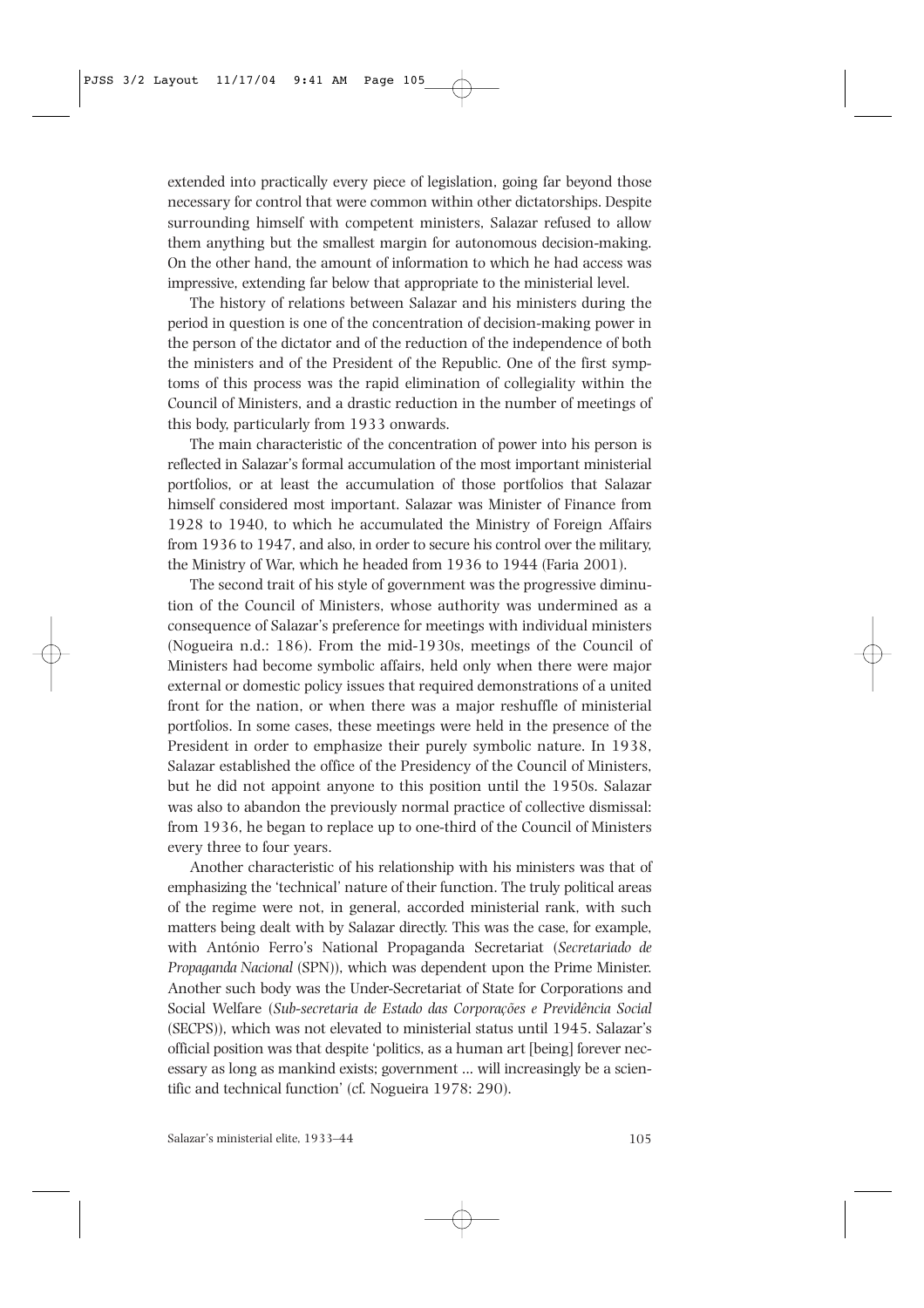2 For a profile of the Portuguese ministerial elite during the entire authoritarian period, see Almeida and Pinto  $(2003:5-40)$ and Lewis (2002: 141–78).

As a political regime, however, it is important to stress that the locus of power and of political decision-making was always situated with the dictator and with the government, as it was through these that the great majority of decisions passed. In other dictatorships both the government and its administration were to some extent subjected to interference from a single party that had become an influential organization (Pinto 2002). This did not happen in Portugal where a centrally controlled public administration was instead the main instrument of dictatorial political power. When the New State created such organizations as the paramilitary youth movement, Portuguese Youth (*Mocidade Portuguesa* (MP)), and the anti-Communist militia, the Portuguese Legion (*Legião Portuguesa* (LP)), these were controlled by the Ministry of Education and the Ministry of the Interior respectively, upon whom they remained dependent for the duration of the regime. The same was also true of Salazar's political police, the PVDE (State Vigilance and Defence Police), which was responsible to the Ministry of the Interior (Kuin 1993; Cova and Pinto 2003: 397–405; Rodrigues 1996).

## **The ministerial elite**

The main characteristics of the New State's governing elite was that they belonged to a small and exclusive political and bureaucratic class that almost completely dominated the senior ranks of the armed forces, the senior administration, and the universities - within which the legal profession was strongly represented.<sup>2</sup>

With an average age of 44, the ministerial elite of the New State's first phase was from the same new generation as Salazar. It is important to stress that if we only include ministers of civilian portfolios, then the average age of the ministers gets even younger. This is because of the continued presence of military officers who had been active in government during the Military Dictatorship who were, generally, much older than the civilian elite.

Having been formed out of a military dictatorship, the most significant changes introduced by the Salazarist regime were concerned mainly with reducing the military component. While the military retained a significant presence within the ministerial elite, amounting to 28 per cent, mainly in the military and colonial portfolios, there was an unprecedented increase in the involvement of university professors, who came to hold around 40 per cent of all ministerial portfolios. A third group, that of the liberal professionals (who were mainly lawyers), also maintained an important presence, with 20 per cent of ministerial positions. It is also instructive to note the overwhelming presence of ministers who had had professional experience within public administration - almost 78 per cent of ministers had previously been civil servants of one form or another. Ministerial turnover also declined significantly; from 65 ministers between 1926 and 1933 to only 28 between 1933 and 1945.

The number of university professors and, specifically, of professors of law, obviously merits particular attention. It is important to note that this trait of the Salazar regime was not particular to the period being analysed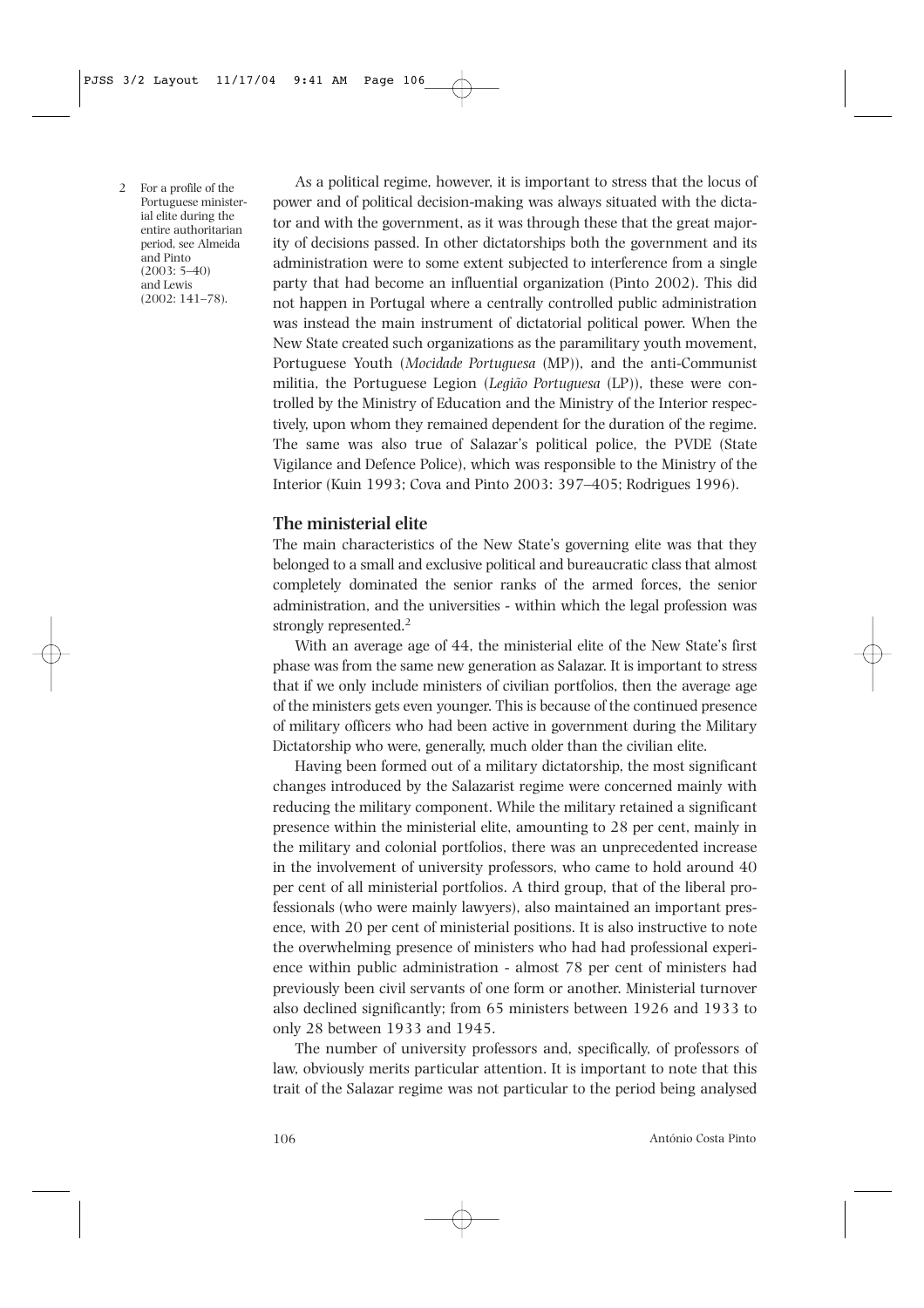|                     | $1926 - 33$ | 1933-44 |
|---------------------|-------------|---------|
| Diplomat            | 3.2         | 2.9     |
| Military officer    | 57.1        | 28.6    |
| Professor           | 15.9        | 40.0    |
| Judge               | 3.2         | 5.6     |
| Liberal professions | 19.0        | 20.0    |
| Landowner/farmer    | 1.6         | 0.0     |
| Banker              | 0.0         | 2.9     |
| <b>Total</b>        | 100.0       | 100.0   |

3 For more about the *grands écoles* and their role in the formation of the French elites see Suleiman (1978).

*Table 1: Occupational background of ministers, 1926–44 (%).*

here, but that it was a structural feature of the New State's political elite for most of the regime's existence (33 per cent) (Almeida and Pinto 2003: 25).

The predominance of law graduates within the administrative and bureaucratic elite was a characteristic of continental Europe that had been inherited from the past (Armstrong 1973). Although there are no studies available for the 1930s, it is probable that law graduates accounted for the majority of senior public administrators during that time. The Portuguese case from the 1930s onwards presents us with a clear illustration of Ralf Dahrendorf's thesis that 'the true continental equivalent of Britain's public schools as a means to achieve power is the study of law' (cf. Martins 1998: 111).

The law faculties of both Coimbra and Lisbon Universities were already the main educators of the Portuguese political and bureaucratic elite, and their equivalent status to the French *grands écoles* was reinforced throughout this period.3 Although there were some continuities inherited from the liberal First Republic (1910–26), with Salazar a section of the law professors was transformed into a super-elite, spread throughout the leading sections of the economic, bureaucratic and political worlds. It is also important to emphasize that we are talking about an extremely small and closed universe in which, during the 1930s, there were many university professors from outside the legal field who were also government ministers.

Very few of Salazar's ministers had been active in politics during the First Republic, and virtually none had occupied any position within the republican regime. Because of their youth, some had only become involved in politics after the 1926 coup, and almost all were ideologically and politically affiliated to Catholic conservatism and monarchism. Whilst the dual affiliation of 'Catholic and monarchist' was shared by some members of the elite, the fundamental issue - particularly in relation to the Military Dictatorship - was the steady reduction within the ministerial elite of those who had been affiliated to the conservative/republican parties (including such ministers as Duarte Pacheco, Albino dos Reis and Rafael Duque), and the corresponding increase in those whose roots were in the monarchist camp, and particularly of those who had been influenced during their youth by the Action Française inspired royalist movement, Lusitanian Integralism (IL) (such as Pedro Teotónio Pereira and Marcello Caetano). Those whose connections were with Catholicism also saw their numbers slightly increase. A large number had no previous affiliation,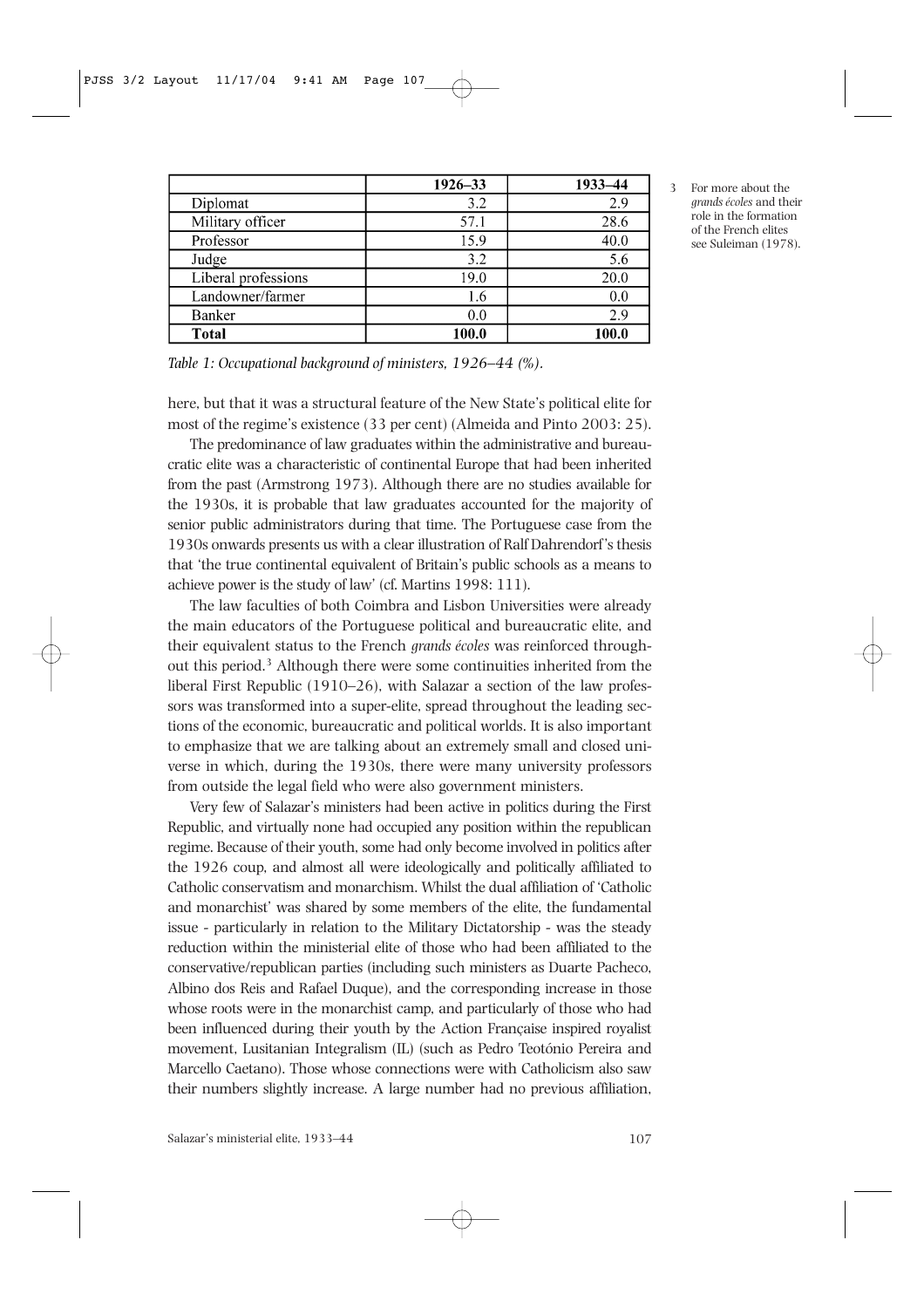4 In the classifications used here, the following distinctions are used: 'military' - those ministers who, prior to their nomination, had spent the majority of their professional life as officers in the armed forces; 'politicians' those who were activists and leaders of official regime organizations or, previously, of other political organizations prior to taking office; 'technicians' - those ministers who had previously been professional administrators or specialists, and who had not been active in the regime's political organizations or who had not been actively involved in politics prior to becoming government ministers.

5 Paul Lewis reaches a similar conclusion for the period 1932 to 1947. See Lewis (1978, 2002: 129–78).

| <b>Politicians</b> | <b>Technicians</b> | <b>Military</b> |
|--------------------|--------------------|-----------------|
|                    |                    |                 |

| Table 2: 'Politicians', 'technicians' and 'military' ministers, 1933–44 (%). |  |  |  |  |
|------------------------------------------------------------------------------|--|--|--|--|
|------------------------------------------------------------------------------|--|--|--|--|

and only a small and infamous minority had come through Rolão Preto's fascist National Syndicalism (NS) following its prohibition in 1934 (Pinto 2000). The remainder may be identified by their connections to conservative ideas associated with the more pragmatic and inorganic 'interest'-based right wing (Armindo Monteiro, for example) (Oliveira 2000: 56).

The use of the classifications 'military', 'politician' and 'technician', allows us to illustrate an important comparative dimension in the study of authoritarian elites, and to know their sources of recruitment and the extent of the more 'political' institutions' access to the government, particularly when such access is to the central location of political power (Lasswell and Lerner 1965).4

Given the conjunction of a political elite with extremely strong technical competences, with some of the institutions, the armed forces for example, that contained some politicized officers, as well as participants in the regime's political organizations, in Parliament and as militia leaders in the LP, Salazarism presents us with some complex borderline cases.

One such borderline case, classed here as 'military', is Santos Costa who was a true Salazarist 'political commissar'. A junior military officer who was charged with overseeing the military, he had also been an active member of the National Union since its first congress (Cruz 2004). Nevertheless, despite the Portuguese example confirming the tendency towards a greater presence of politicians in the institutionalization and consolidation phases of dictatorships, followed by a process of 'routinization' that strengthened the technical-administrative elements, the governing elite during the 1930s was more one of technicians (40 per cent) than it was one of politicians (31 per cent).<sup>5</sup> These results, when complemented with an analysis of other indicators of the ministerial elite's *cursus honorum*, clearly indicate the reduced presence of the truly political institutions of the regime as a central element for access to the government.

Of particular note amongst the 'political' ministers of this period are Marcello Caetano, the New State's leading ideologue and active leader of such official organizations as the MP, and Pedro Teotónio Pereira, the architect of the regime's corporatist system (*Comissão do Livro Negro sobre o Regime Fascista*, 1987–91). In the case of the technicians, the cases of both Rafael Duque and Duarte Pacheco provide examples of careers that were most remote from the regime's more political 'corridors'. It should be noted, however, that even the politicians were tightly woven into the university elite.

# **Routes to governmental power**

What can the political functions performed by the Salazarist ministerial elite prior to their appointment tell us about the main routes to power? Only 2 of the 28 ministers during this period exercised any leadership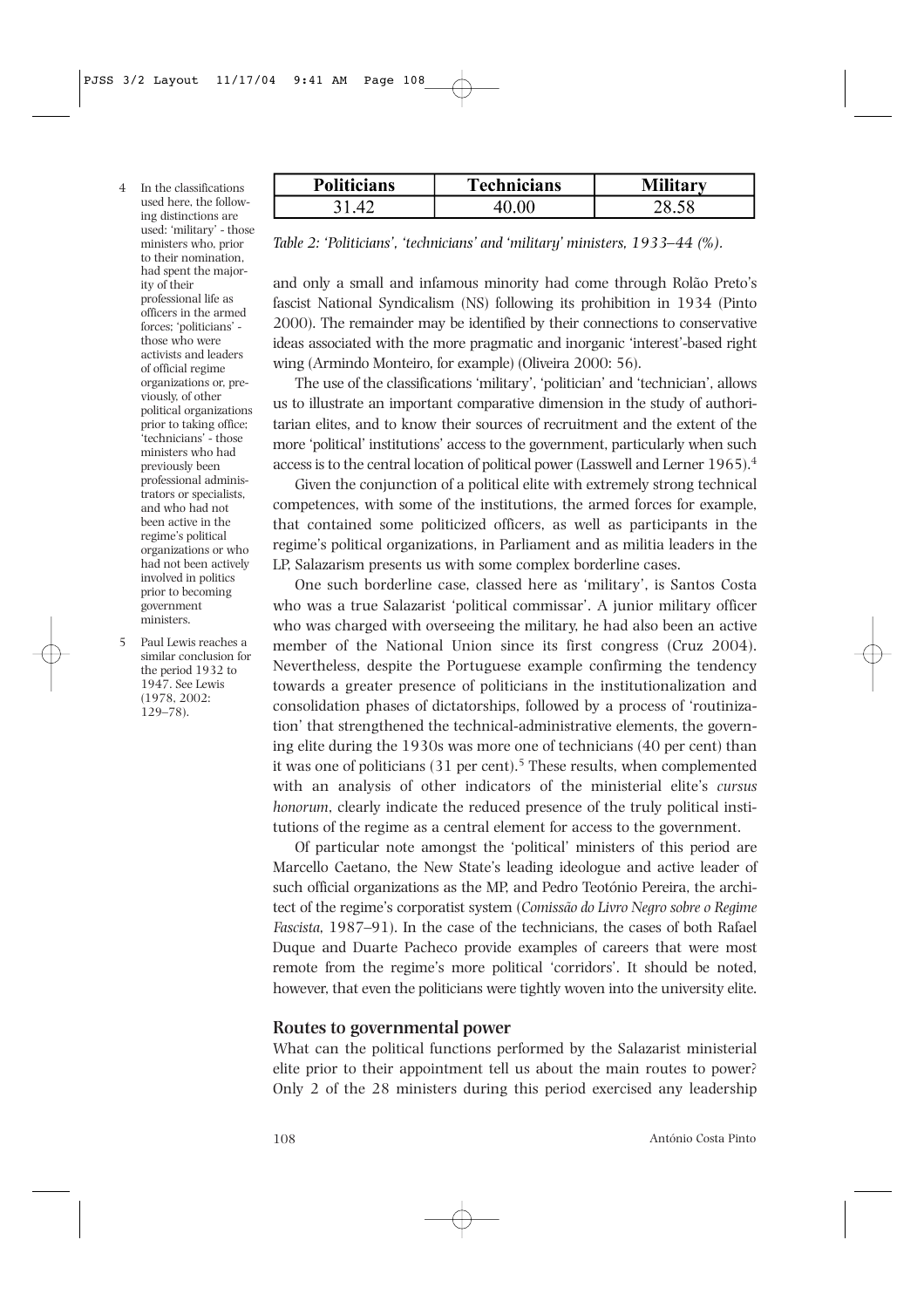functions within either the MP or the LP; neither of which were, in any event, political institutions with privileged access to the government. The same also applies to those who came from local administration; the four former civil governors or the six former mayors. It should also be noted that some were officers in the armed forces, and that the civil governorships that were occupied by military officers were a legacy of the Military Dictatorship that was not ended until the end of the 1930s.

Of greater significance was the number of deputies and those who had occupied leading positions within the National Union, of which there were a total of ten. Whilst being a leader, or even a member, of the single party was never considered a prerequisite for entry into the government, it was almost certainly perceived to be a good thing. We should also note that these ministers accumulated senior positions within the public administration and the university system. Participation in the single party was, therefore 'quite helpful [especially when] combined with other qualifications: [such as] a brilliant academic or civil service career, and identification with other groups ... such as religio-political interest groups' (Linz 1976: 184).

We should also note that very quickly progression via a state under-secretariat and secretariat came to be considered a privileged path for future ministers and that this was a route to office followed by a sizeable proportion of the ministerial elite of this time. Similarly, whilst the coalition that initially overthrew the liberal republic included a significant number of different political 'families', some of whom were excluded from the construction of Salazarism, it remains difficult, if we are to attribute them with the normally accepted minimal structural connotations, to consider them as actors in the dictatorship's decision-making process. Using this minimal definition we can say that of the informal political pressure groups within the dictatorship that were recognized as 'tendencies', two important and often interlinked 'families' emerged: the Catholics and the monarchists (Cruz 1987). The role of these two families in the composition of the Portuguese governmental elite is much less clear than was the case in Spain, however, where Franco was much better conditioned than Salazar to think in terms of the balance between these families within the regime.

## **The role of the informal 'political advisors'**

At this point, it is worth complementing the above with some qualitative information on the informal recruitment channels into the governmental elite and the role of some of Salazar's political advisors. By so doing we will attempt to outline not only the channels of access, we will also show the qualities deemed necessary for recruitment into the ministerial elite. This point is particularly important in respect of authoritarian regimes without clear channels of access, in which 'who does the recruiting and how it is accomplished' is perhaps more important than some of those variables analysed above (Ai Camp 1995: 27).

Salazar's correspondence is not as rich as would be expected from a primary source. Most of the conversations between the dictator and his advisors were not minuted, and there is very little of their correspondence in Salazar's archive.<sup>6</sup>

6 This is particularly true in relation to the correspondence between some of the important background figures within the regime, such as, for example, Bissaia Barreto and others. See Oliveira Salazar Archive (AOS) - CP–235, CP–27, CP–152, CP–224, CO/PC–4A, CD–19, CP–115.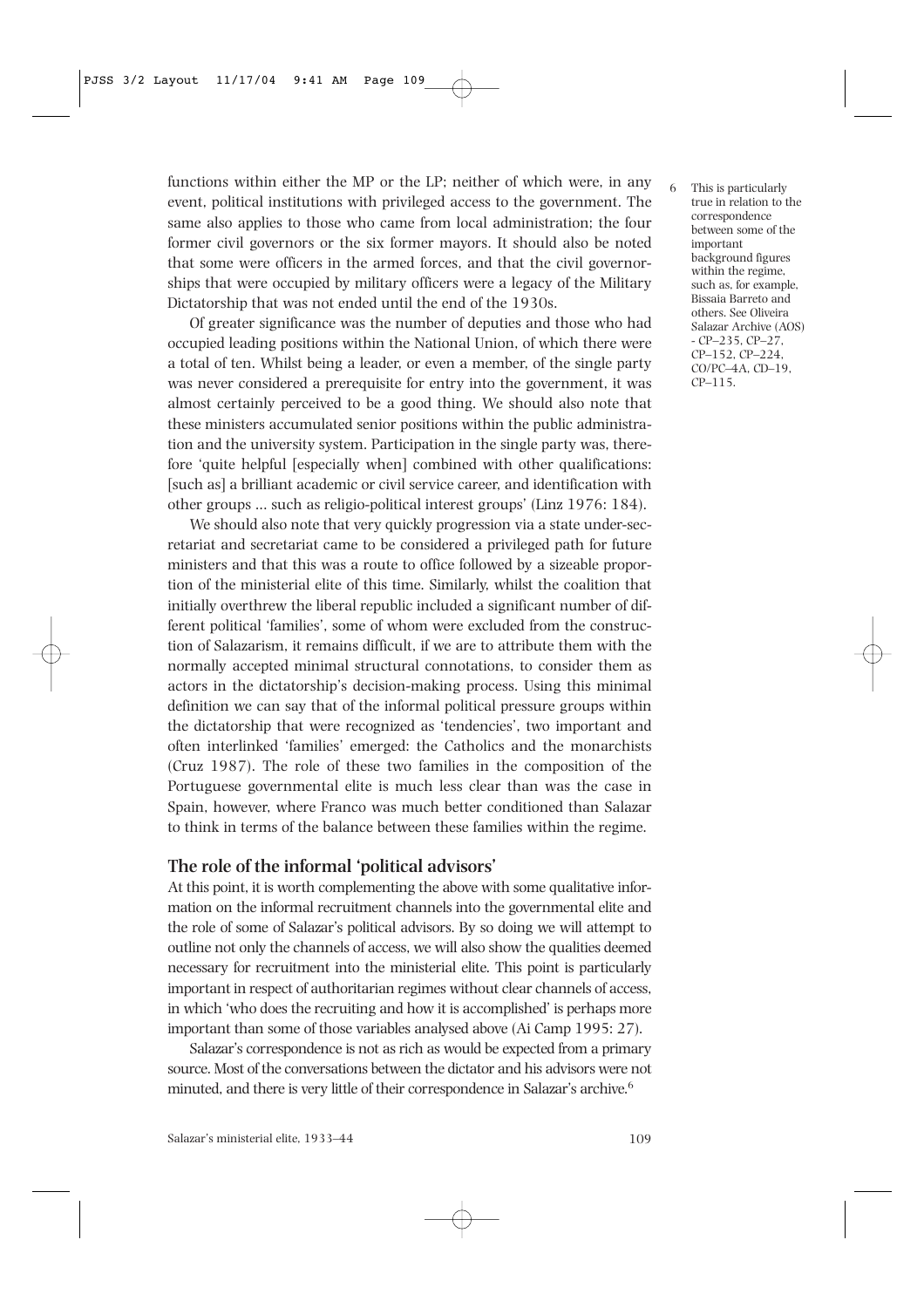See their biographies in Barreto and Mónica (2000–02).

| Mayor                         |  |
|-------------------------------|--|
| Civil governor (prefect)      |  |
| Deputy                        |  |
| Member of Corporatist Chamber |  |
| UN leader                     |  |
| MP/LP leader                  |  |
| Secretary of state            |  |
| Under-secretary of state      |  |
| None                          |  |
| Total*                        |  |

*Table 3: Political offices held by ministers, 1933–44. (\*Multiple coding applied)*

Each ministerial reshuffle, just as each renewal of the National Assembly, was preceded by a consultation process to determine whose names to put forward for advancement. From the earliest days of his ministerial career, Salazar listened to a small group of trusted advisors. While the make-up of this group did change through the years, there were several permanent 'notables': Bissaia Barreto, Mário de Figueiredo, Manuel Rodrigues, Albino dos Reis, José Alberto dos Reis, José Nosolini and Mário Pais de Sousa.7 Despite remaining distant and prudent, it was this intimate circle of advisors that Salazar listened to when whittling down the list of candidates for ministerial office. While he also listened to this group in relation to the selection of candidates for the National Assembly, the role of the National Union in this respect was undeniably greater (Carvalho 2002).

With respect to the representative nature of the political families, the sources consulted do not indicate any great concerns for the maintenance of an equilibrium. Whilst they might always have been used as labels to refer to the origins and tendencies of certain personalities - whether they be more or less integralist or monarchist, for example - it seems that the need to create a balance between the families, in response to pressure from below, did not trouble the dictator at this time. In times of crises, such as at the end of the Second World War, for example, Salazar strengthened his ministry by rewarding loyalty and dedication. As Marcello Caetano noted when appointed to government:

when forming his government, Salazar made no attempt to promote the equilibrium between various forces or representatives of certain currents of opinion: his sole aim was to surround himself with safe people, people who had, in the main, already proved their dedication to the regime and its leader (Caetano 1977: 253).

# **Concluding remarks**

Salazar's single party, by being kept organizationally weak and dependent, was never an important element in either the political decision-making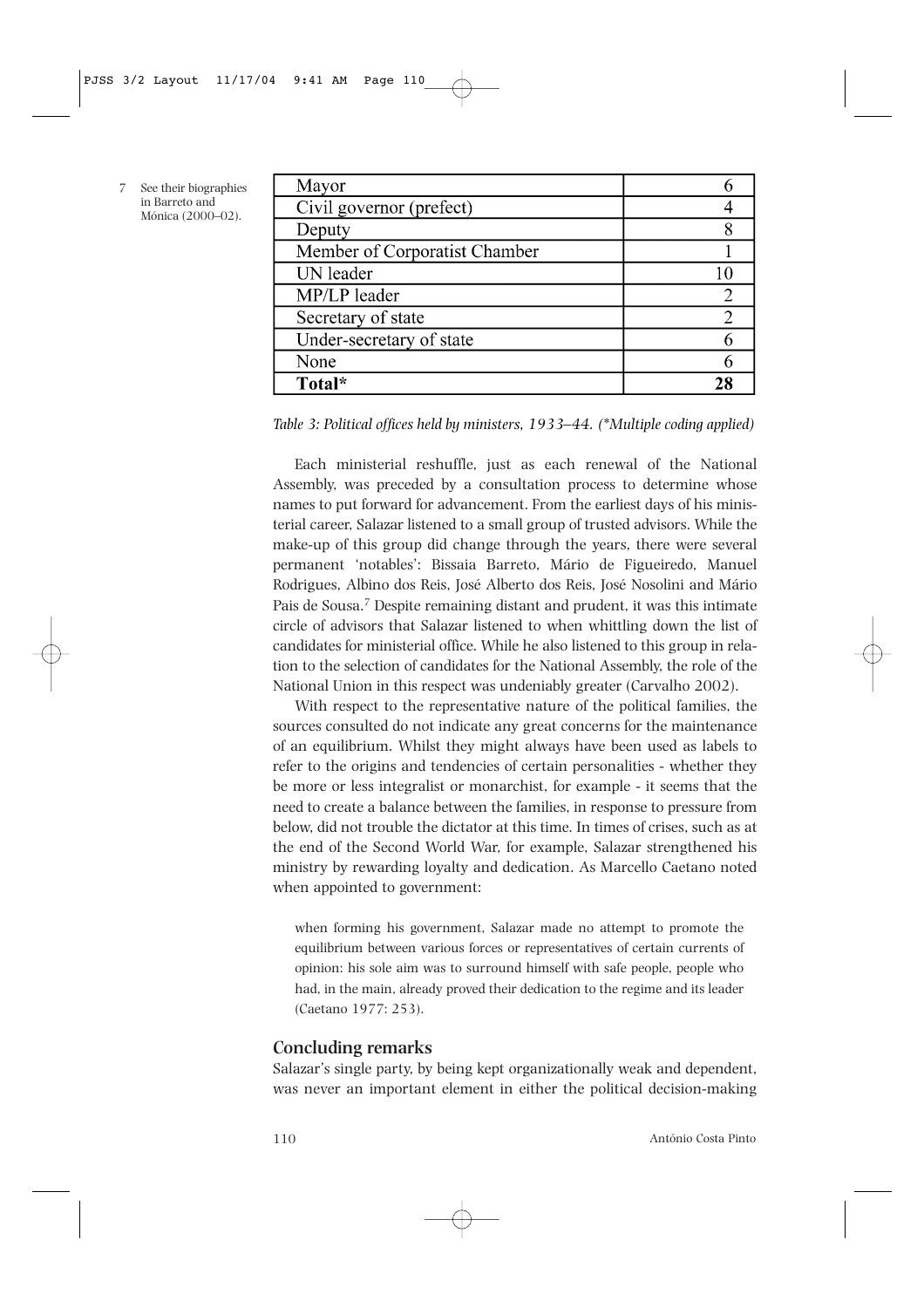process or in the selection of the ministerial elite. Several organizations, such as the militia (LP), the youth organization (MP) and the political police (PVDE), were kept entirely dependent on the ministers. The National Propaganda Secretariat (SPN) was a general directorate within the state apparatus, equipped with its own autonomous leadership that was responsible to Salazar directly rather than to the party. The National Federation for Happiness at Work (FNAT), a modest Portuguese version of Mussolini's *Dopolavoro* and Hitler's *Deutsche Arbeitsfront* (DAF), was dependent upon the Under-Secretary of State for Corporations (Valente 1999). The party's main function was to select the local and the parliamentary elites, and it remained small and devoid of mobilizational organizations (Carvalho 2001; Fernandes 2001; Castilho 2001).

In sum, not only was there no tension between Salazar's UN and the state, but neither the dictatorial system nor the political decision-making and implementation processes were ever threatened by the existence of autonomous political institutions directly subordinated to the dictator.

#### **Note**

This article is part of a project on ministerial elites and political decisionmaking within the fascist-era dictatorships. For an earlier Portugueselanguage version of this article, see Pinto (2001). For a general overview, see Almeida, Pinto and Bermeo (2003).

#### **Works cited**

- Ai Camp, R. (1995), *Political Recruitment Across Two Centuries: Mexico, 1884–1991*, Austin: University of Texas Press.
- Almeida, P.T. de and Pinto, A.C. (2003), 'Portuguese ministers, 1851–1999: social background and path to power', in P.T. de Almeida, A.C. Pinto and N. Bermeo (eds), *Who Governs Southern Europe?: Regime Change and Ministerial Recruitment, 1850–2000*, London: Frank Cass, pp. 5–40.
- Almeida, P.T. de, Pinto, A.C. and Bermeo, N. (eds) (2003), *Who Governs Southern Europe?: Regime Change and Ministerial Recruitment, 1850–2000*, London: Frank Cass.
- Armstrong, J.A. (1973), *The European Administrative Elite*, Princeton, NJ: Princeton University Press.
- Barreto, A. and Mónica, M.F. (eds) (2000–02), *Dicionário de história de Portugal*, vols. 7, 8 and 9, Oporto: Figueirinhas.
- Brooker, R. (1995), *Twentieth-Century Dictatorships: The Ideological One-Party States*, London: Macmillan.
- Caetano, M. (1977), *As Minhas Memorias de Salazar*, Lisbon: Verbo.
- Carvalho, R.A. (2001), 'A elite parlamentar no pós-guerra (1945–1949)', *Penélope*, 24, pp. 7–30.
- —- (2002), *A Assembleia Nacional no pós-guerra, 1945–1949*, Oporto: Afrontamento.
- Castilho, J.M.T. (2001), 'A Assembleia Nacional, 1934–1974: esboço de caracterização', *Penélope*, 24, pp. 65–84.
- Comissão do Livro Negro sobre o Regime Fascista (1987–91), *Correspondência de Pedro Teotónio Pereira para Oliveira Salazar*, 4 vols., Lisbon: CLNRF.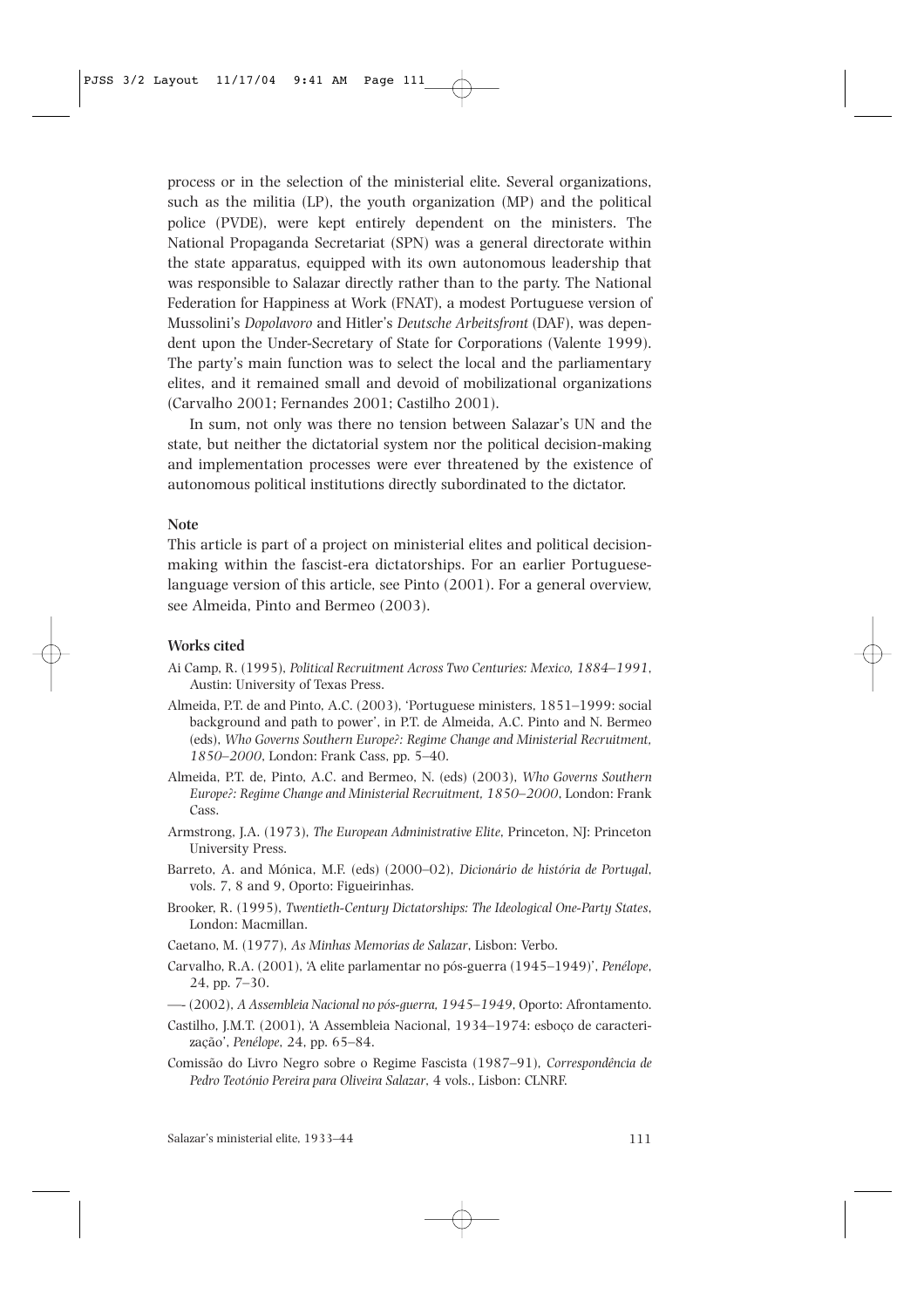- Cova, A. and Pinto, A.C. (2003), 'Women and Salazarism', in C. Fauré (ed.), *Political and Historical Encyclopedia of Women*, London: Routledge, pp. 397–405.
- Cruz, M.B. da (1987), *Monárquicos e republicanos sob o Estado Novo*, Lisbon: Dom Quixote.
- —- (1988), *O partido e o estado no salazarismo*, Lisbon: Presença.
- —- (ed.) (2004), *Correspondência de Santos Costa, 1936–1982*, Lisbon: Verbo.
- Faria, T. (2001), *Debaixo de fogo: Salazar e as Forças Armadas, 1933–41*, Lisbon: Cosmos.
- Fernandes, T. (2001), 'A *ala liberal* da Assembleia Nacional (1969–1973): um perfil sociológico', *Penélope*, 24, pp. 35–64.
- Griffin, R. (1991), *The Nature of Fascism*, London: Pinder.
- Huntington, S.P. and Moore, C.H. (eds) (1970), *Authoritarian Politics in Modern Societies: The Dynamics of Established One-Party Systems*, New York: Basic Books.
- Kuin, S. (1993), 'Mocidade Portuguesa nos anos trinta: a instauração de uma organização paramilitar de juventude', *Análise Social*, 122, pp. 555–88.
- Lasswell, H.D. and Lerner, D. (eds) (1965), *World Revolutionary Elites: Studies in Coercive Ideological Movements*, Cambridge, MA: The MIT Press.
- Lewis, P. (1978), 'Salazar's ministerial elite, 1932–1968', *Journal of Politics*, 40, pp. 622–47.
- —- (2002), *Latin Fascist Elites: The Mussolini, Franco and Salazar Regimes*, Westport, CT: Praeger.
- Linz, J.J. (1976), 'An authoritarian regime: Spain', in S.G. Payne (ed.), *Politics and Society in Twentieth-Century Spain*, New York: Franklin Watts.
- Lucena, M. (2000), 'Salazar', in A. Barreto and M.F. Mónica (eds), *Dicionário de história de Portugal: suplemento*, vol. 9, Oporto: Figueirinhas, pp. 283–368.
- Mann, M. (2004), *Fascists*, New York: Cambridge University Press.
- Martins, H. (1998), *Classe, status e poder*, Lisbon: Imprensa de Ciências Sociais.
- Mommsen, H. (1991), *From Weimar to Auschwitz*, Princeton, NJ: Princeton University Press.
- Nogueira, F. (n.d.), *Salazar*, vol. 2, Coimbra: Atlântida.
- —- (1978), *Salazar*, vol. 3, Coimbra: Atlântida.
- Oliveira, P.A. (2000), *Armindo Monteiro: uma biografia política*, Lisbon: Bertrand.
- Paxton, R.O. (2004), *The Anatomy of Fascism*, New York: W.W. Norton.
- Payne, S.G. (1995), *A History of Fascism*, Madison: University of Wisconsin Press.
- Pinto, A.C. (1995), *Salazar's Dictatorship and European Fascism: Problems of Interpretation*, New York: SSM/Columbia University Press.
- —- (2000), *The Blue Shirts: Portuguese Fascism and the New State*, New York: SSM/Columbia University Press.
- —- (2001), 'O império do professor: Salazar e a elite ministerial do Estado Novo, 1933–1945', *Análise Social*, 157, pp. 1055–76.
- —- (2002), 'Elites, single-parties and political decision-making in fascist-era dictatorships', *Contemporary European History*, 11: 3, pp. 429–54.
- Pinto, A.C. and Almeida, P.T. de (2000), 'On liberalism and civil society in Portugal', in N. Bermeo and P. Nord (eds), *Civil Society Before Democracy*, New York: Rowman & Littlefield, pp. 3–21.
- Rodrigues, L.N. (1996), *A Legião Portuguesa: a milícia do Estado Novo, 1936–1944*, Lisbon: Estampa.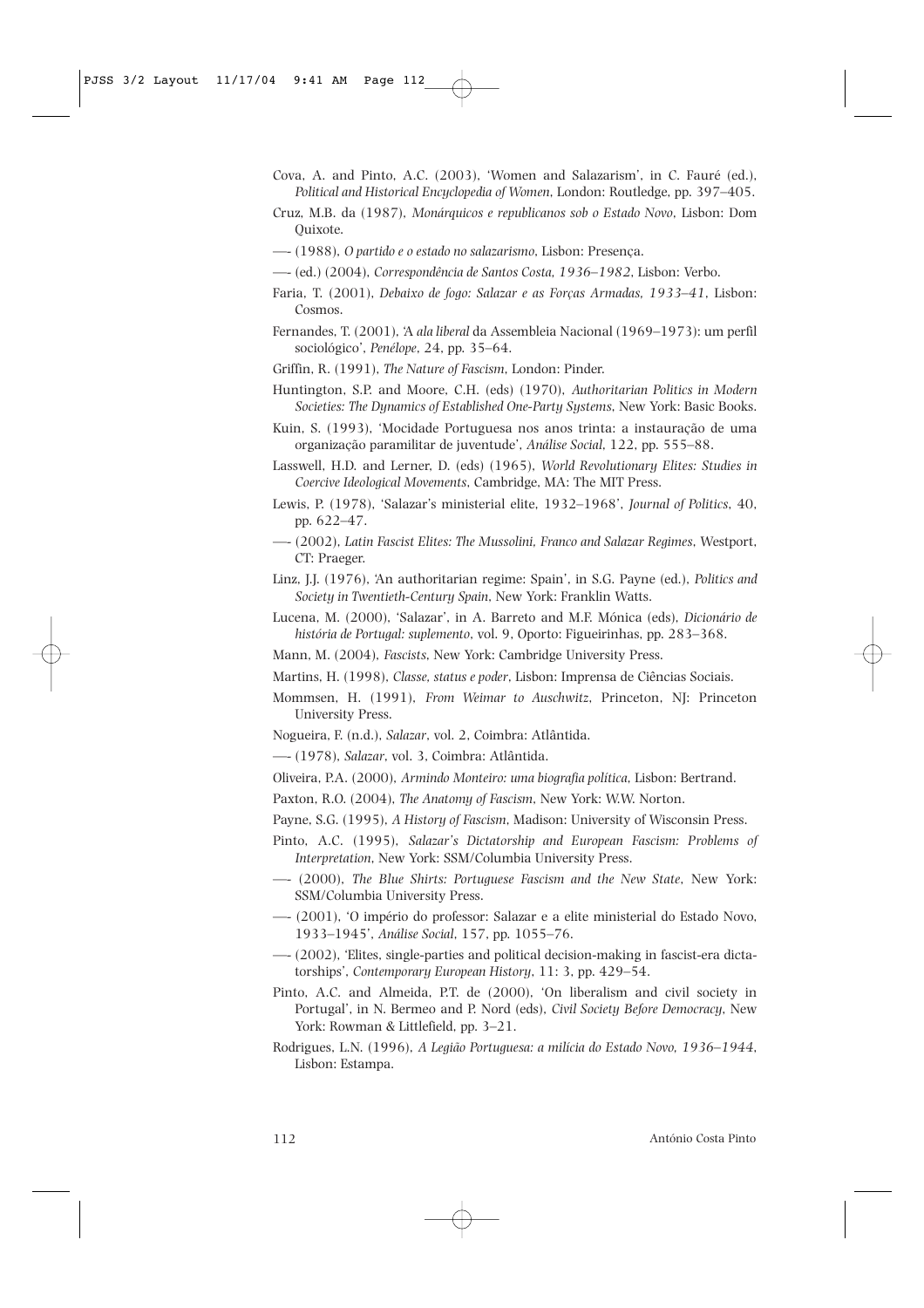- Schmitter, P.C. (1999), *Portugal: do autoritarismo à democracia*, Lisbon: Imprensa de Ciências Sociais.
- Suleiman, E.N. (1978), *Elites in French Society: The Politics of Survival*, Princeton, NJ: Princeton University Press.
- Valente, J.C. (1999), *Estado Novo e alegria no trabalho: uma história política da FNAT (1935–1958)*, Lisbon: Colibri.

#### **Suggested citation:**

Pinto, A.C. (2004), 'Salazar's ministerial elite, 1933–44', *Portuguese Journal of Social Science* 3: 2, pp. 103–113, doi: 10.1386/pjss.3.2.103/0

## **Contributor details**

António Costa Pinto is a Senior Fellow at Lisbon University's Social Science Institute and Professor of Modern European History and Politics at the Instituto Superior de Ciências do Trabalho e das Empresas (ISCTE), Lisbon. His research interests include authoritarianism, democratization, the European Union and the comparative study of political change in southern Europe. Contact: Institute of Social Science, University of Lisbon, Av. Professor Aníbal Bettencourt, 9, 1600–189 Lisbon, Portugal.

E-mail: acpinto@ics.ul.pt

# **FREE ONLINE ACCESS TO INTELLECT JOURNALS**

**From 2004, access to the electronic version of our journals is available free of charge through www.extenza-eps.com for institutions that subscribe to the printed version. An institutional subscriber will need to supply the IP address of the computer network.**

Once enabled, access is permitted to any user from the designated IP address range, so there is no password to remember. There is no limit to the number of electronic users at the institution.

Full texts of articles in PDF format are provided. You can search the full text or specific features – such as title, author, keyword, Boolean and nested searches.

A set of metadata for each article is also included in the CrossRef system as well as SwetsWise, EBSCOhost and OCLCFirstSearch.

Users without affiliation to a subscribing library may gain electronic access to any of the Intellect articles available online by paying for them individually.